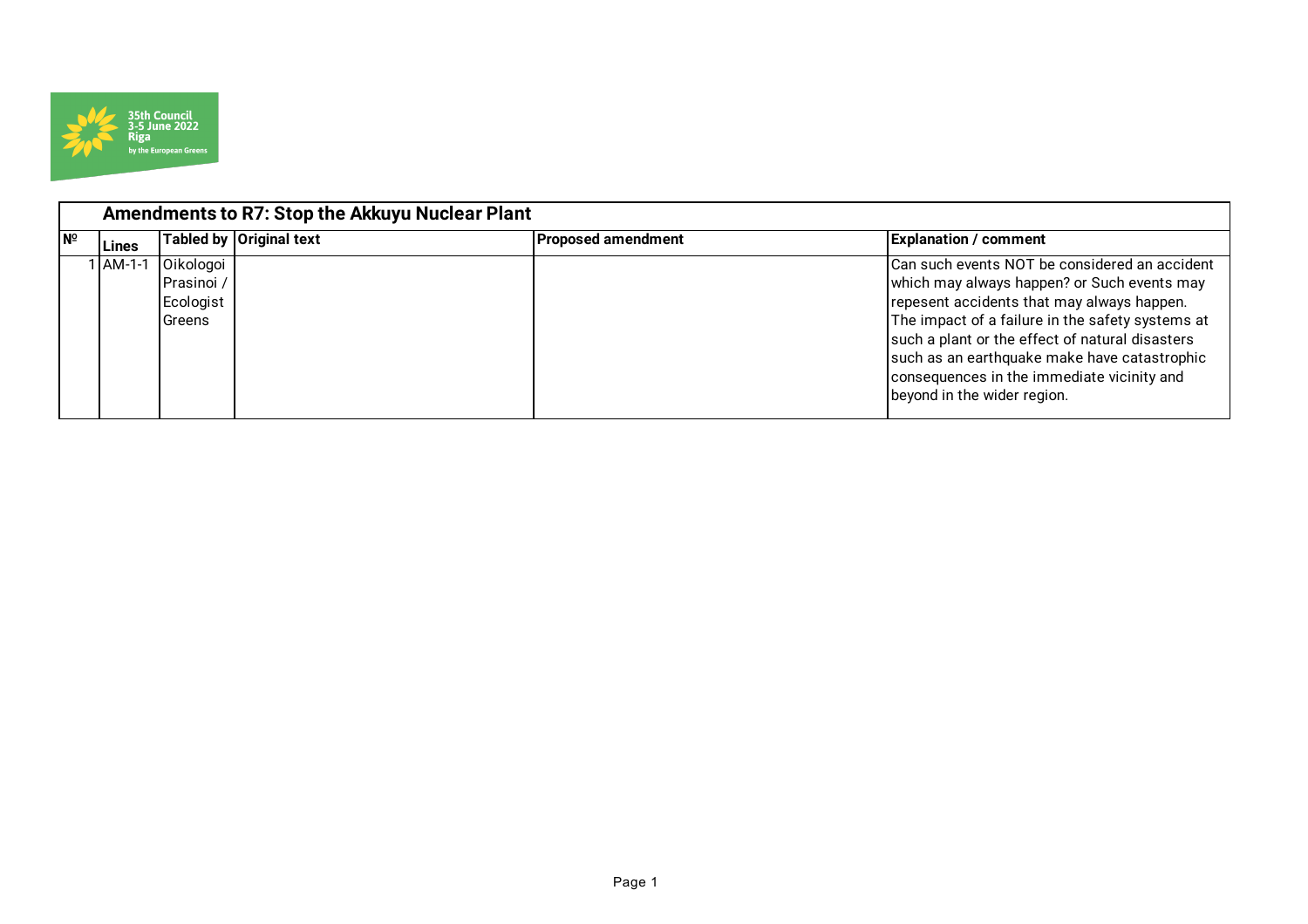|           | Amendments to R7: Stop the Akkuyu Nuclear Plant |                                                |                                                                                                                                                                                                                                                                                                                                                                                                                                                                                                                                                       |                                                                                                                                                                                                                                                                                                                                                                                                                                                                                                                                                                                                                                                                                                                                                                                                                                                                                                                                                                                                                                                                                                                                                                                                                                                                                 |                                                                                                                          |
|-----------|-------------------------------------------------|------------------------------------------------|-------------------------------------------------------------------------------------------------------------------------------------------------------------------------------------------------------------------------------------------------------------------------------------------------------------------------------------------------------------------------------------------------------------------------------------------------------------------------------------------------------------------------------------------------------|---------------------------------------------------------------------------------------------------------------------------------------------------------------------------------------------------------------------------------------------------------------------------------------------------------------------------------------------------------------------------------------------------------------------------------------------------------------------------------------------------------------------------------------------------------------------------------------------------------------------------------------------------------------------------------------------------------------------------------------------------------------------------------------------------------------------------------------------------------------------------------------------------------------------------------------------------------------------------------------------------------------------------------------------------------------------------------------------------------------------------------------------------------------------------------------------------------------------------------------------------------------------------------|--------------------------------------------------------------------------------------------------------------------------|
| <b>Nº</b> | <b>Lines</b>                                    |                                                | Tabled by Original text                                                                                                                                                                                                                                                                                                                                                                                                                                                                                                                               | <b>Proposed amendment</b>                                                                                                                                                                                                                                                                                                                                                                                                                                                                                                                                                                                                                                                                                                                                                                                                                                                                                                                                                                                                                                                                                                                                                                                                                                                       | <b>Explanation / comment</b>                                                                                             |
|           | $2$ AM-1-2                                      | ls                                             | GroenLink The disaster at the nuclear plant in<br>Fukushima (11 March 2011) is a strong<br>example of what we may expect from a<br>nuclear power station. The plant could not<br>resist the impact of a 9-degree (on the<br>Richter scale) earthquake and the<br>consequential tsunami. Can such events be<br>considered as accidents which may always<br>happen? How risky is it to build nuclear<br>plants in seismogenic areas and why not<br>encourage the use of renewable energy<br>resources? This challenge applies in the<br>case of Akkuyu. | From line 1 to 7:<br>The disaster at the nuclear plant in Fukushima (11 March-<br>2011) is a strong example of what we may expect from a<br>nuclear power station. The plant could not resist the impact-<br>of a 9-degree (on the Richter scale) earthquake and the<br>consequential tsunami. Can such events be considered as<br>accidents which may always happen? How risky is it to-<br>build nuclear plants in seismogenic areas and why not-<br>encourage the use of renewable energy resources? This<br>challenge applies in the case of Akkuyu.<br>The European Green Party (EGP) is against the use of<br>nuclear activities for energy security and/or low carbon<br>energy production. Already the EGP and the Greens/EFA<br>Group in the European Parliament have called for the<br>European Commission to keep nuclear activities outside of<br>the EU Taxonomy, the new green language for enviromental<br>sustainable economic activities. Even though nuclear<br>energy emits relatively little CO2 per kwh, it does not pass<br>the EU law's requirement to avoid significant harm to other<br>environmental objectives, like sustainable use of water or<br>prevention of pollution.<br>This becomes clear in the case of the Akkuva Nuclear Power<br>Plant. | The EGP is already against nuclear activities and<br>it would be good to align with the position the EGP<br>already has. |
|           | $3$ AM-4-1                                      | Oikologoi<br>Prasinoi /<br>Ecologist<br>Greens | resist the impact of a 9-degree (on the<br>Richter scale) earthquake and the<br>consequential tsunami. Can such events be<br>considered as accidents which may always<br>happen? How risky is it to build nuclear<br>plants in seismogenic areas and                                                                                                                                                                                                                                                                                                  | Insert from line 3 to 5:<br>resist the impact of a 9-degree (on the Richter<br>scale) earthquake and the consequential tsunami.<br>Can such events not be considered as accidents<br>which may always happen? How risky is it to build<br>nuclear plants in seismogenic areas and                                                                                                                                                                                                                                                                                                                                                                                                                                                                                                                                                                                                                                                                                                                                                                                                                                                                                                                                                                                               |                                                                                                                          |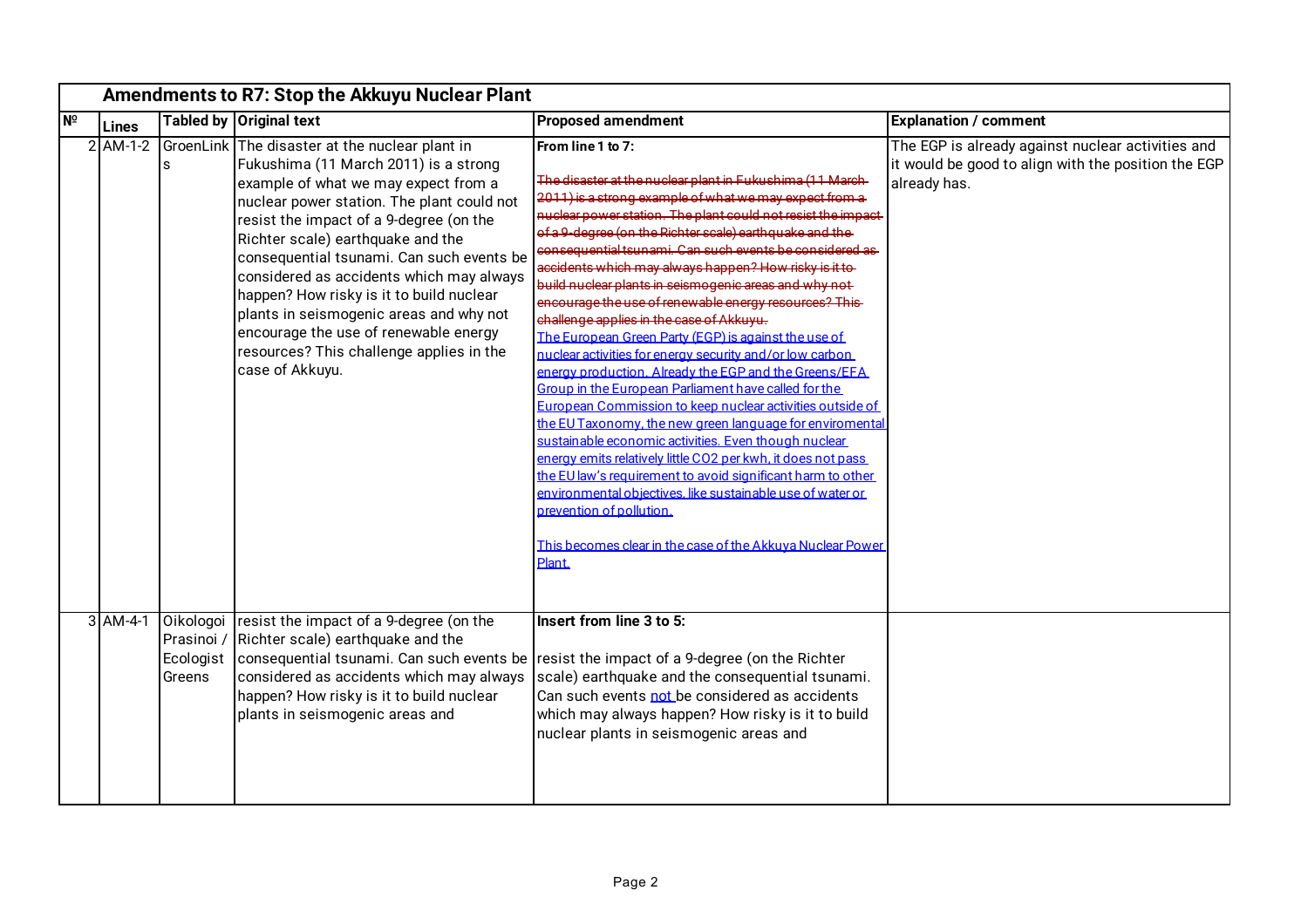| N <sup>o</sup><br>Lines | <b>Tabled by</b>                     | <b>Original text</b>                                                                                                                                                                                                                                        | <b>Proposed amendment</b>                                                                                                                                                                                                                                                                                                                                                                                                                                                                                                                                                                                                                                                                                                                                                                                                                                                                                                                                  | <b>Explanation / comment</b> |
|-------------------------|--------------------------------------|-------------------------------------------------------------------------------------------------------------------------------------------------------------------------------------------------------------------------------------------------------------|------------------------------------------------------------------------------------------------------------------------------------------------------------------------------------------------------------------------------------------------------------------------------------------------------------------------------------------------------------------------------------------------------------------------------------------------------------------------------------------------------------------------------------------------------------------------------------------------------------------------------------------------------------------------------------------------------------------------------------------------------------------------------------------------------------------------------------------------------------------------------------------------------------------------------------------------------------|------------------------------|
| $4$ AM-7-1              | Bündnis<br>90/Die<br>Grünen          | why not encourage the use of renewable<br>energy resources? This challenge applies in<br>the case of Akkuyu.                                                                                                                                                | Insert from line 6 to 7:<br>why not encourage the use of renewable energy<br>resources? This challenge applies in the case of<br>Akkuyu. The Turkish government has essentially<br>given the site to Russia. The Turkish state doesn't<br>have any authority to intervene in the operational or<br>the building phase of the reactor. Even the control<br>mechanisms are not clear in the contract.                                                                                                                                                                                                                                                                                                                                                                                                                                                                                                                                                        |                              |
|                         | 5 AM-9-2 Bündnis<br>90/Die<br>Grünen | The impact of a failure in the safety<br>systems at such a plant or an earthquake is<br>a high risk with inevitably catastrophic<br>consequences for the region. Even the<br>everyday operation of a nuclear plant<br>represents a danger for human beings, | Insert from line 8 to 10:<br>The impact of a failure in the safety systems at<br>such a plant or an earthquake is a high risk with<br>inevitably catastrophic consequences for the<br>region. The Russian- financed Akkuyu Nuclear Power<br>Plant in southern Turkey sits on a major plate<br>tectonic fault line. The Akkuvu-Mersin region is<br>particularly subject to earthquakes and has<br>repeatedly experienced earthquakes of a size of<br>over 6 on the Richter scale; the power station is to<br>be sited only 25 km from an active seismic fault<br>which has provoked strong reactions from<br>environmental organisations and experts in the<br>field. In case of a nuclear accident, not only the area<br>of Akkuvu would be in danger, but also Cyprus, the<br>Greek Dodecanese region and the whole of the<br>south-east Mediterranean region. Even the everyday<br>operation of a nuclear plant represents a danger for<br>human beings, |                              |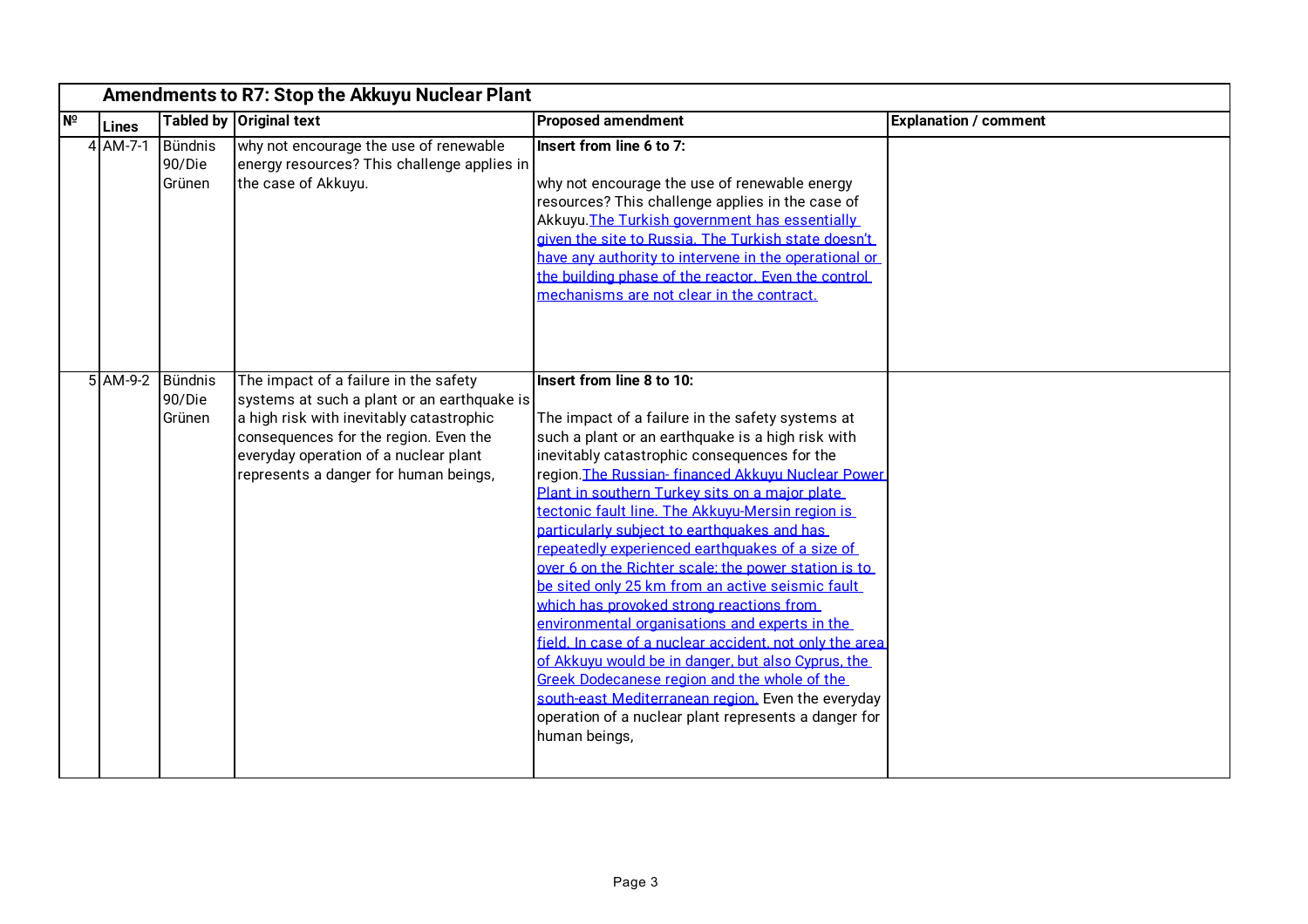|                | Amendments to R7: Stop the Akkuyu Nuclear Plant |                                            |                                                                                                                                                                                                                                                        |                                                                                                                                                                                                                                                                                                                                                                        |                                                                                                                       |  |
|----------------|-------------------------------------------------|--------------------------------------------|--------------------------------------------------------------------------------------------------------------------------------------------------------------------------------------------------------------------------------------------------------|------------------------------------------------------------------------------------------------------------------------------------------------------------------------------------------------------------------------------------------------------------------------------------------------------------------------------------------------------------------------|-----------------------------------------------------------------------------------------------------------------------|--|
| N <sup>o</sup> | Lines                                           |                                            | Tabled by Original text                                                                                                                                                                                                                                | <b>Proposed amendment</b>                                                                                                                                                                                                                                                                                                                                              | <b>Explanation / comment</b>                                                                                          |  |
|                | 6 AM-15-1 Groen                                 |                                            | transported by air to Russia for treatment<br>and brought back to Turkey to be buried for<br>some decades. However, further to the<br>technical environmental and safety issues,<br>risks are significantly higher due to the<br>political instability | Delete from line 14 to 16:<br>transported by air to Russia for treatment and<br>brought back to Turkey to be buried for some-<br>decades. However, further to the technical<br>environmental and safety issues, risks are<br>significantly higher due to the political instability                                                                                     | High-level waste is a problem for much longer. It<br>is not clear in this text what exactly the long-term<br>plan is. |  |
|                |                                                 | 7 AM-17-1 Oikologoi<br>Ecologist<br>Greens | safety issues, risks are significantly higher<br>Prasinoi / due to the political instability in the region.<br>To be more accurate, the term 'peaceful<br>use' of nuclear power is practically<br>meaningless.                                         | Insert from line 16 to 18:<br>safety issues, risks are significantly higher due to<br>the political instability in the region and beyond. To<br>be more accurate, the term 'peaceful use' of nuclear<br>power is practically meaningless.                                                                                                                              |                                                                                                                       |  |
|                |                                                 | 8 AM-18-1 Oikologoi<br>Ecologist<br>Greens | in the region. To be more accurate, the<br>Prasinoi / term 'peaceful use' of nuclear power is<br>practically meaningless.                                                                                                                              | Insert from line 17 to 18:<br>in the region. To be more accurate, the term<br>'peaceful use' of nuclear power is practically<br>meaningless. Additionally, the construction of a<br>nuclear power plant this period by a Russian<br>construction company does not contribute to the<br>stability of the region but increases Turkey's<br>dependence on Putin's regime. |                                                                                                                       |  |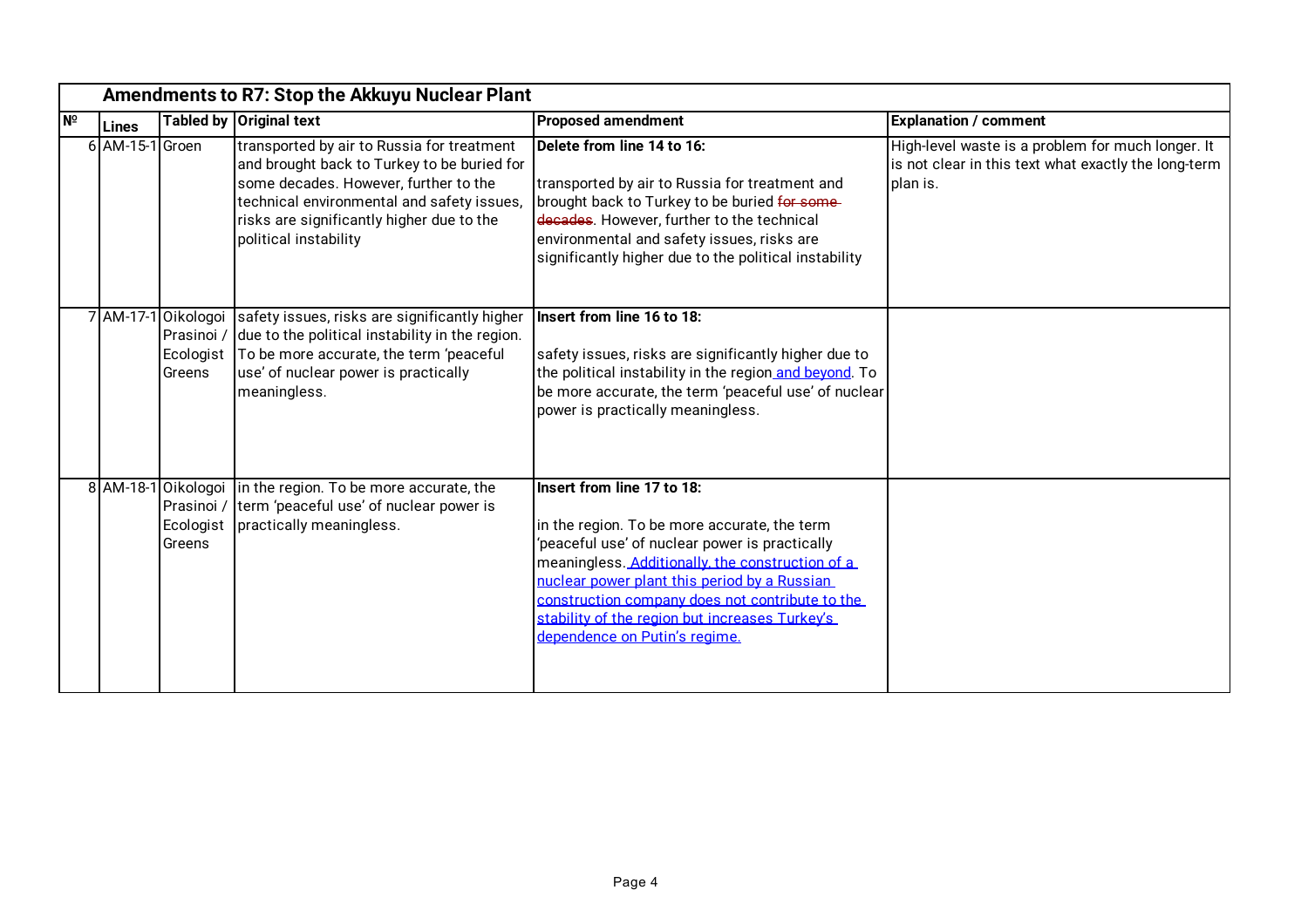|     |              | Amendments to R7: Stop the Akkuyu Nuclear Plant |                                                                                                 |                                                                                                                                                                                                                                                                                                                                                                                                                                                                                                                                                                                                                                                                            |                              |  |
|-----|--------------|-------------------------------------------------|-------------------------------------------------------------------------------------------------|----------------------------------------------------------------------------------------------------------------------------------------------------------------------------------------------------------------------------------------------------------------------------------------------------------------------------------------------------------------------------------------------------------------------------------------------------------------------------------------------------------------------------------------------------------------------------------------------------------------------------------------------------------------------------|------------------------------|--|
| INº | <b>Lines</b> |                                                 | Tabled by Original text                                                                         | <b>Proposed amendment</b>                                                                                                                                                                                                                                                                                                                                                                                                                                                                                                                                                                                                                                                  | <b>Explanation / comment</b> |  |
|     | $9$ AM-23-1  | <b>Bündnis</b><br>90/Die<br>Grünen              | all aspects - and furthermore, have not<br>been carried out using a legally sound<br>procedure. | Insert from line 22 to 23:<br>all aspects - and furthermore, have not been<br>carried out using a legally sound procedure.In<br>addition, the accidents and cracks in the foundation<br>point to a big lack of plant safety and security. A<br>Russian worker died on Feb. 24 2022 in an accident<br>at the construction site. He was one of the<br>employees of the subcontractor company. The man<br>was seriously iniured and died when a metal<br>structure was being erected in the pre-assembly<br>area next to the 1st unit of the Akkuvu NPP<br>construction site. On May 18, 2022 hundreds of<br>workers of construction firms downed tools over<br>unpaid wages. |                              |  |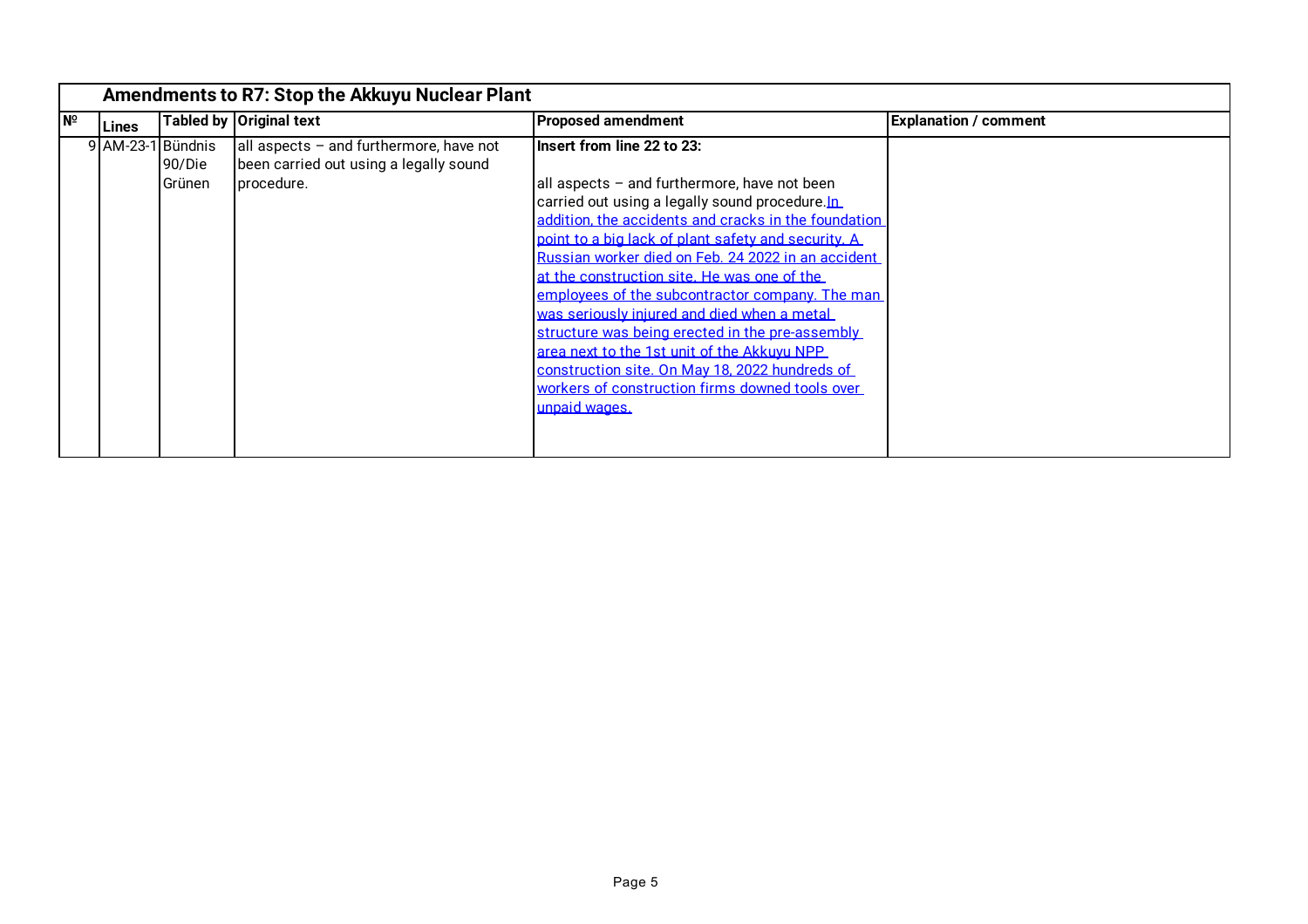|    | Amendments to R7: Stop the Akkuyu Nuclear Plant |  |                                                                                                                                                                                                                                                                                                                                                                                                                                                 |                                                                                                                                                                                                                                                                                                                                                                                                                                                                                                                                                                                                                                                                                                                                                                                                                                                                                                                                                                                                                                                                                |                              |  |
|----|-------------------------------------------------|--|-------------------------------------------------------------------------------------------------------------------------------------------------------------------------------------------------------------------------------------------------------------------------------------------------------------------------------------------------------------------------------------------------------------------------------------------------|--------------------------------------------------------------------------------------------------------------------------------------------------------------------------------------------------------------------------------------------------------------------------------------------------------------------------------------------------------------------------------------------------------------------------------------------------------------------------------------------------------------------------------------------------------------------------------------------------------------------------------------------------------------------------------------------------------------------------------------------------------------------------------------------------------------------------------------------------------------------------------------------------------------------------------------------------------------------------------------------------------------------------------------------------------------------------------|------------------------------|--|
| Nº | <b>Lines</b>                                    |  | Tabled by Original text                                                                                                                                                                                                                                                                                                                                                                                                                         | <b>Proposed amendment</b>                                                                                                                                                                                                                                                                                                                                                                                                                                                                                                                                                                                                                                                                                                                                                                                                                                                                                                                                                                                                                                                      | <b>Explanation / comment</b> |  |
|    | 10 AM-24-1                                      |  | <b>S</b> GroenLink The whole issue now needs to be<br>considered in the light of recent<br>developments in the area, especially in<br>Ukraine, following Russia's invasion of the<br>country. The consequences of this endless<br>war, including seizing the Zaporizhzhia<br>nuclear power - i.e. Europe's largest<br>nuclear power plant -and blackmail over<br>the use of nuclear weapons, underline the<br>nuclear threat we are all facing. | From line 24 to 28:<br>The whole issue now peeds to be considered in the<br>light of recent developments in the area, especially<br>in Ukraine, following Russia's invasion of the-<br>country. The consequences of this endless war-<br>including seizing the Zaporizhzhia nuclear power =<br>i.e. Europe's largest nuclear power plant -and-<br>blackmail over the use of nuclear weapons,<br>underline the nuclear threat we are all facing.<br>While there are enough significant environmental<br>risks to call on the Turkish Government to stop the<br>construction plans for the Akkuva nuclear power<br>plant, there is another possibility to increase the<br>pressure on stopping further construction.<br>Rosatom, the Russian construction company<br>responsible for building the Akkuvu, has not been<br>part of any EU sanctions. Rosatom provides the<br>equipment, materials and services needed to<br>construct the plant. Including Rosatom on the EU<br>sanction list could put pressure on Turkey and delay<br>further construction of the Akkuyu plant. |                              |  |
|    |                                                 |  |                                                                                                                                                                                                                                                                                                                                                                                                                                                 |                                                                                                                                                                                                                                                                                                                                                                                                                                                                                                                                                                                                                                                                                                                                                                                                                                                                                                                                                                                                                                                                                |                              |  |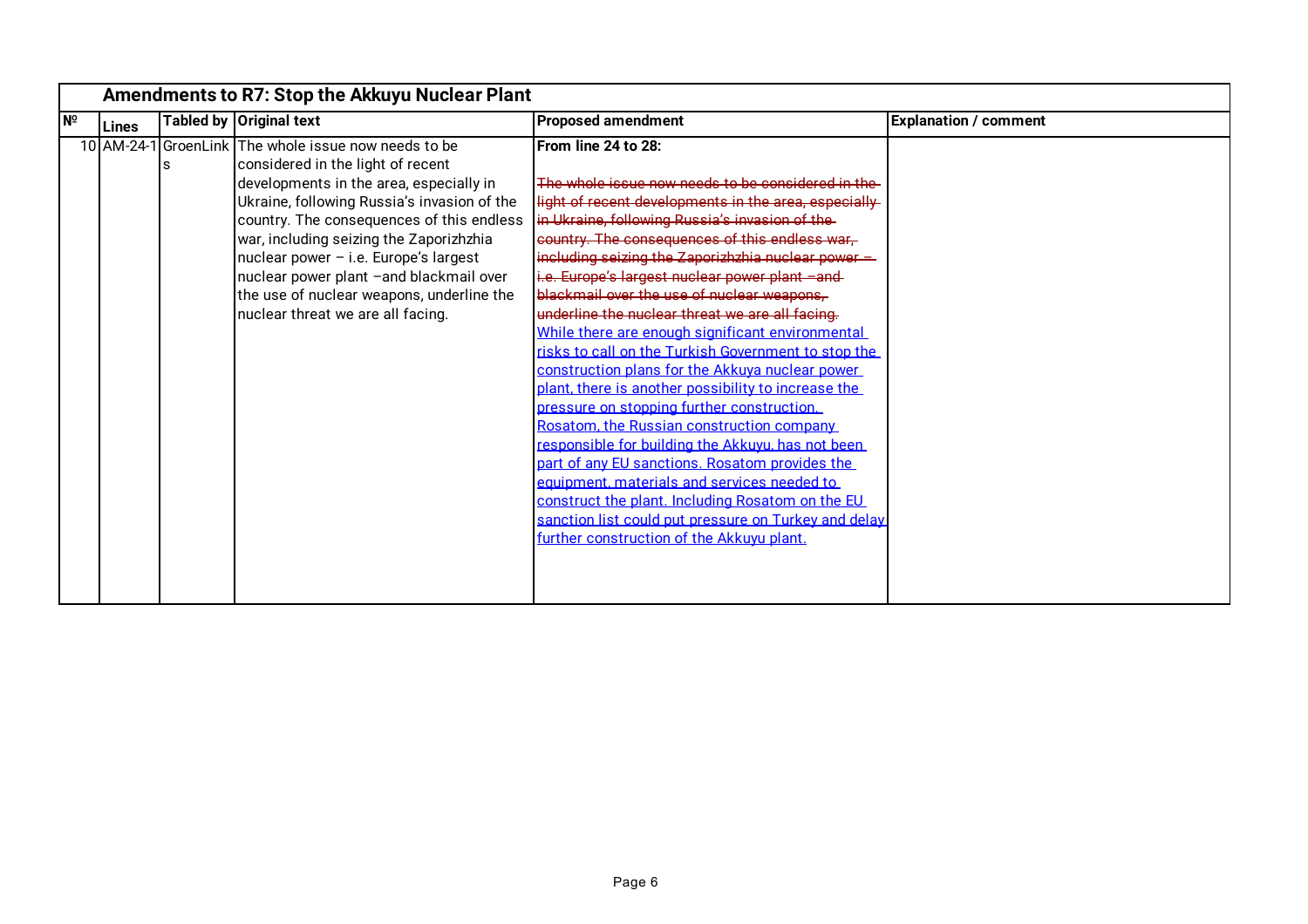|                                                    | Amendments to R7: Stop the Akkuyu Nuclear Plant                                                                                                            |                                                                                                                                                                                                                                                                                                                                                                                                                                                                                                                                                                                                                                                                                                                                                                                                                                                                                                                                                                                                                                                                                                                                                                                                        |                              |  |  |
|----------------------------------------------------|------------------------------------------------------------------------------------------------------------------------------------------------------------|--------------------------------------------------------------------------------------------------------------------------------------------------------------------------------------------------------------------------------------------------------------------------------------------------------------------------------------------------------------------------------------------------------------------------------------------------------------------------------------------------------------------------------------------------------------------------------------------------------------------------------------------------------------------------------------------------------------------------------------------------------------------------------------------------------------------------------------------------------------------------------------------------------------------------------------------------------------------------------------------------------------------------------------------------------------------------------------------------------------------------------------------------------------------------------------------------------|------------------------------|--|--|
| N <sup>2</sup><br>Tabled by Original text<br>Lines |                                                                                                                                                            | <b>Proposed amendment</b>                                                                                                                                                                                                                                                                                                                                                                                                                                                                                                                                                                                                                                                                                                                                                                                                                                                                                                                                                                                                                                                                                                                                                                              | <b>Explanation / comment</b> |  |  |
| Bündnis<br>11 AM-28-1<br>90/Die<br>Grünen          | power - i.e. Europe's largest nuclear power<br>plant -and blackmail over the use of<br>nuclear weapons, underline the nuclear<br>threat we are all facing. | Insert from line 27 to 28:<br>power - i.e. Europe's largest nuclear power plant<br>-and blackmail over the use of nuclear weapons,<br>underline the nuclear threat we are all facing. The<br>nuclear power plant in Mersin Akkuvu is built and<br>operated by Russia, which aims to increase its<br>presence and influence and meet its geostrategic<br>goals in the Eastern Mediterranean with this<br>activity. Especially against this background and<br>Russia's war of aggression against Ukraine, which<br>is against international law, the only consequence<br>can be that Turkey puts the Akkuvu project on hold.<br>At least since the Gezi-movement in 2013<br>environmental mobilization has been seen as<br>illegitimate, criminal activity. There, the protesters<br>expressing disagreement with the destruction of<br>nature and common spaces as well as with the<br>oppressive regime, the increasingly authoritarian<br>rule, and the restriction of rights and freedoms. Too<br>often environmental activists are targeted and<br>arrested simply for peacefully exercising their right<br>of freedom of expression, association and<br>assembly. (letzter Satz wäre Wiederholung) |                              |  |  |